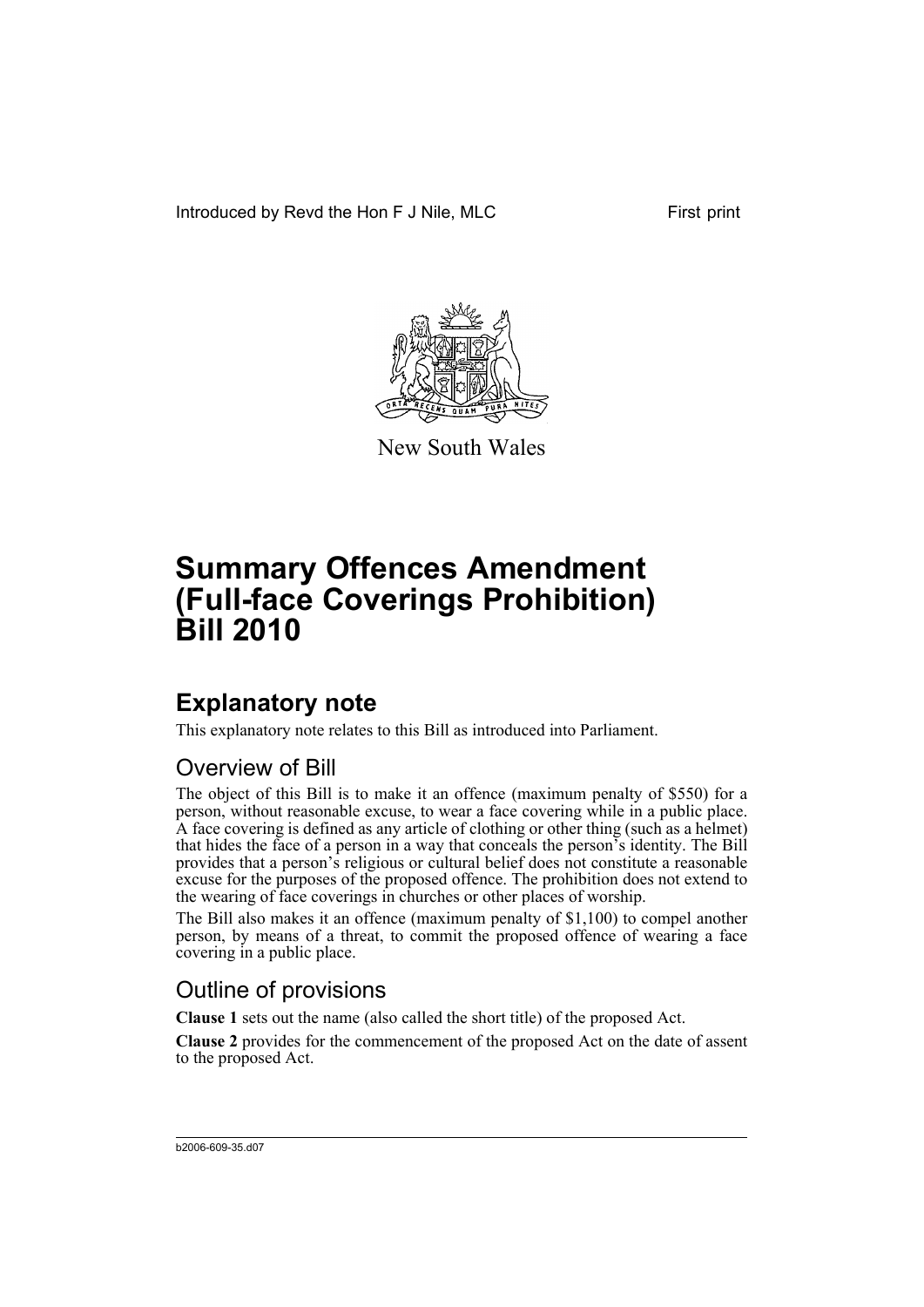Summary Offences Amendment (Full-face Coverings Prohibition) Bill 2010

Explanatory note

**Schedule 1** amends the *Summary Offences Act 1988* for the purposes described in the above Overview.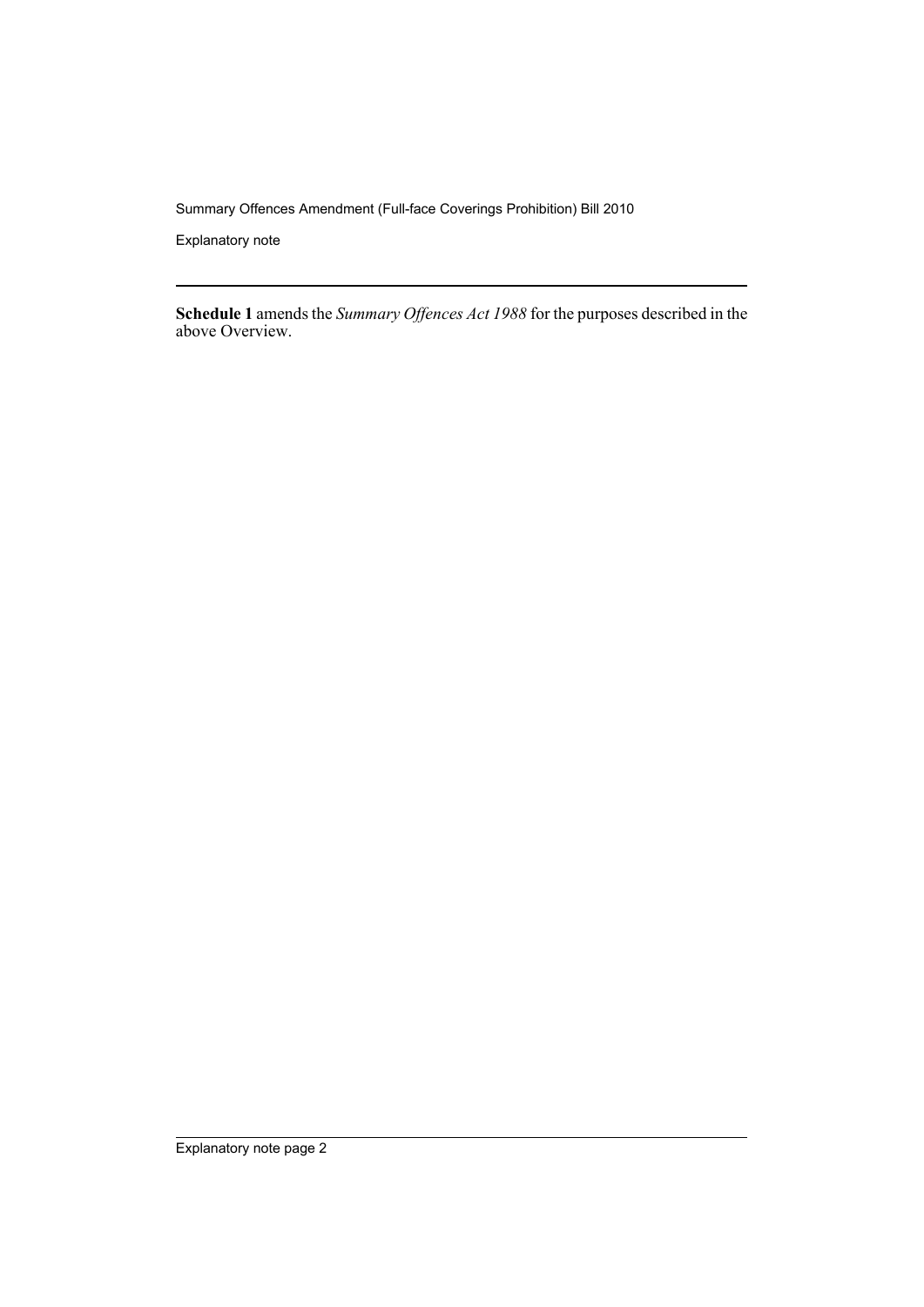Introduced by Revd the Hon F J Nile, MLC First print



New South Wales

## **Summary Offences Amendment (Full-face Coverings Prohibition) Bill 2010**

#### **Contents**

|                                                         | Page |
|---------------------------------------------------------|------|
| Name of Act                                             |      |
| 2 Commencement                                          |      |
| Schedule 1 Amendment of Summary Offences Act 1988 No 25 |      |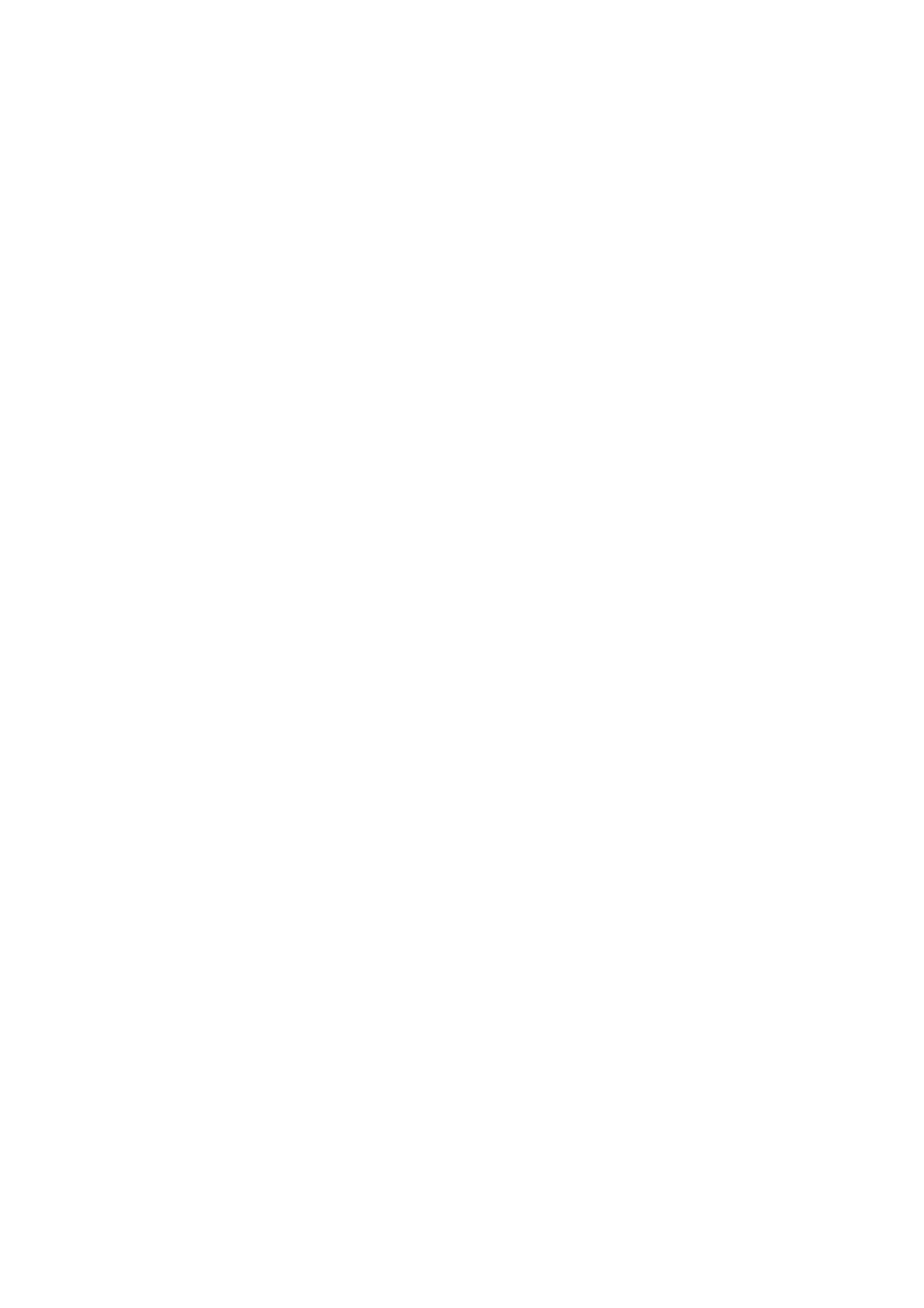

New South Wales

# **Summary Offences Amendment (Full-face Coverings Prohibition) Bill 2010**

No , 2010

#### **A Bill for**

An Act to prohibit people wearing full-face coverings in public places.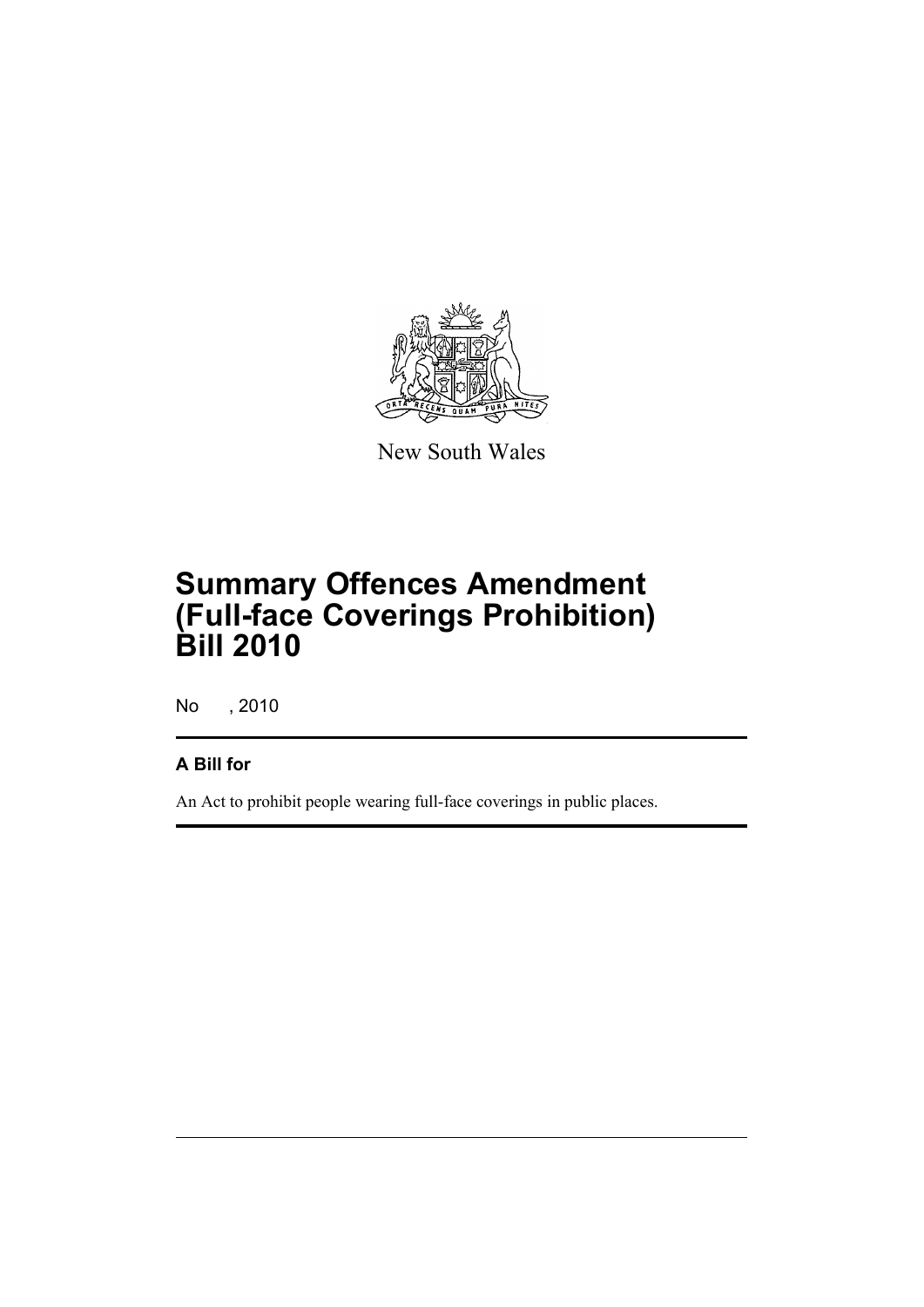<span id="page-5-1"></span><span id="page-5-0"></span>

| The Legislature of New South Wales enacts:                                                |                              |
|-------------------------------------------------------------------------------------------|------------------------------|
| Name of Act                                                                               | $\mathcal{P}$                |
| This Act is the Summary Offences Amendment (Full-face Coverings<br>Prohibition) Act 2010. | 3<br>$\overline{\mathbf{4}}$ |
| Commencement                                                                              | 5                            |
| This Act commences on the date of assent to this Act.                                     | 6                            |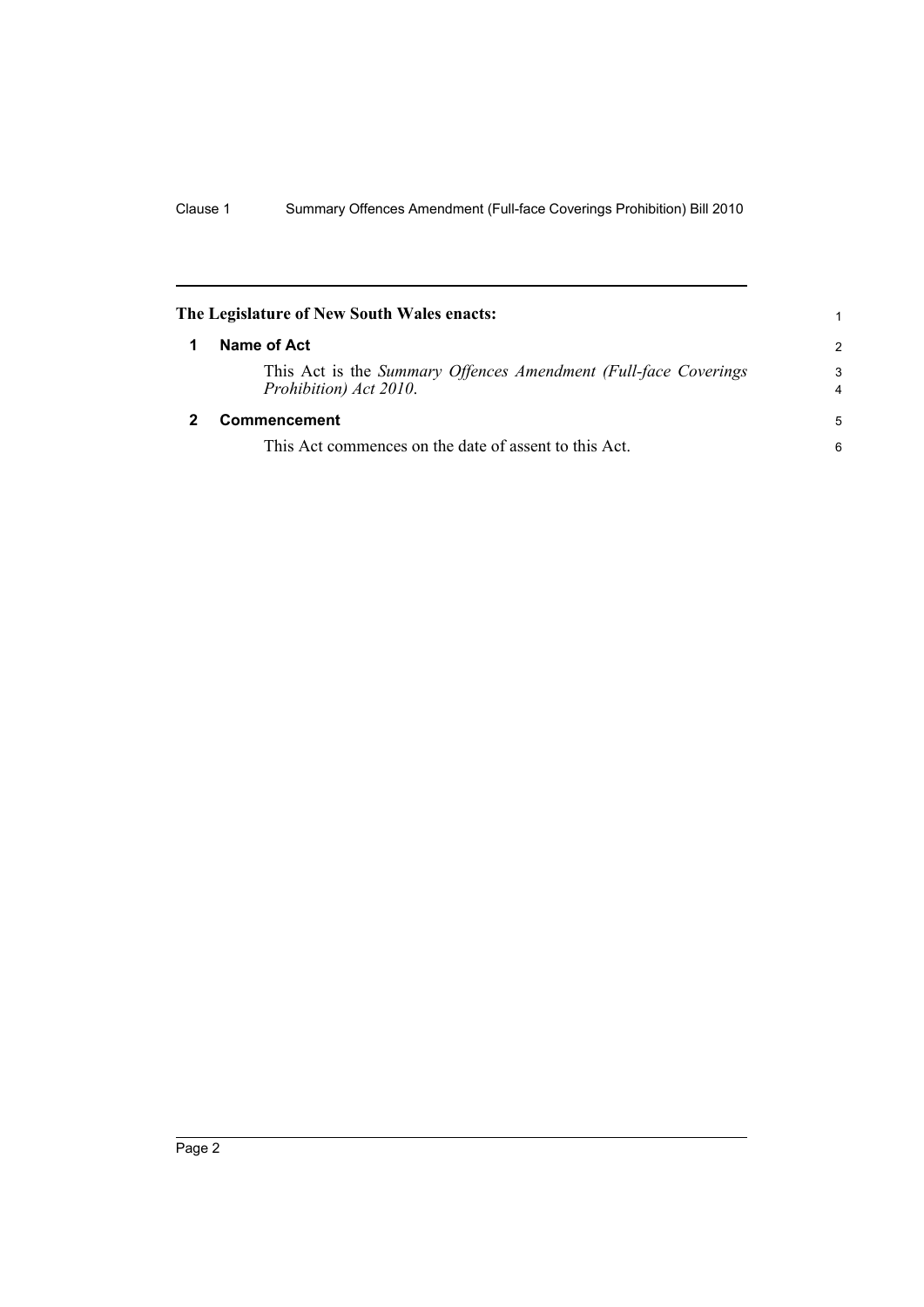Summary Offences Amendment (Full-face Coverings Prohibition) Bill 2010

Amendment of Summary Offences Act 1988 No 25 Schedule 1

<span id="page-6-0"></span>

| <b>Schedule 1</b> |                    | <b>Amendment of Summary Offences Act</b><br>1988 No 25                                                                                                                                                          | $\mathbf{1}$<br>$\overline{2}$ |
|-------------------|--------------------|-----------------------------------------------------------------------------------------------------------------------------------------------------------------------------------------------------------------|--------------------------------|
|                   |                    | Part 2, Division 2C                                                                                                                                                                                             | $\mathsf 3$                    |
|                   |                    | Insert after Division 2B:                                                                                                                                                                                       | 4                              |
|                   | <b>Division 2C</b> | <b>Wearing full-face coverings</b>                                                                                                                                                                              | 5                              |
| 111               |                    | Wearing full-face coverings in public places                                                                                                                                                                    | 6                              |
|                   | (1)                | A person must not, without reasonable excuse, wear a face<br>covering while in a public place.<br>Maximum penalty: 5 penalty units.                                                                             | $\overline{7}$<br>8<br>9       |
|                   | (2)                | A <i>face covering</i> is any article of clothing or other thing (such as<br>a helmet) that hides a person's face in a way that conceals the<br>identity of the person.                                         | 10<br>11<br>12                 |
|                   | (3)                | Without limitation, it is a reasonable excuse for the purposes of<br>this section if the wearing of the face covering is reasonably<br>necessary in all the circumstances for any of the following<br>purposes: | 13<br>14<br>15<br>16           |
|                   |                    | the lawful pursuit of the person's occupation,<br>(a)                                                                                                                                                           | 17                             |
|                   |                    | participation in a lawful entertainment, recreation or sport,<br>(b)                                                                                                                                            | 18                             |
|                   |                    | such other purposes as may be prescribed by the<br>(c)<br>regulations.                                                                                                                                          | 19<br>20                       |
|                   | (4)                | However, a religious or cultural belief does not constitute a<br>reasonable excuse for the wearing of a face covering.                                                                                          | 21<br>22                       |
|                   | (5)                | For the purposes of this section, a face covering can hide a<br>person's face in a way that conceals the identity of the person<br>even though part of the person's face can still be seen.                     | 23<br>24<br>25                 |
|                   | (6)                | The onus of proof of reasonable excuse in proceedings for an<br>offence under subsection (1) lies on the defendant.                                                                                             | 26<br>27                       |
|                   | (7)                | A person who compels another person, by means of a threat that<br>the other person could not reasonably be expected to resist, to<br>commit an offence under subsection (1) is guilty of an offence.            | 28<br>29<br>30                 |
|                   |                    | Maximum penalty: 10 penalty units.                                                                                                                                                                              | 31                             |